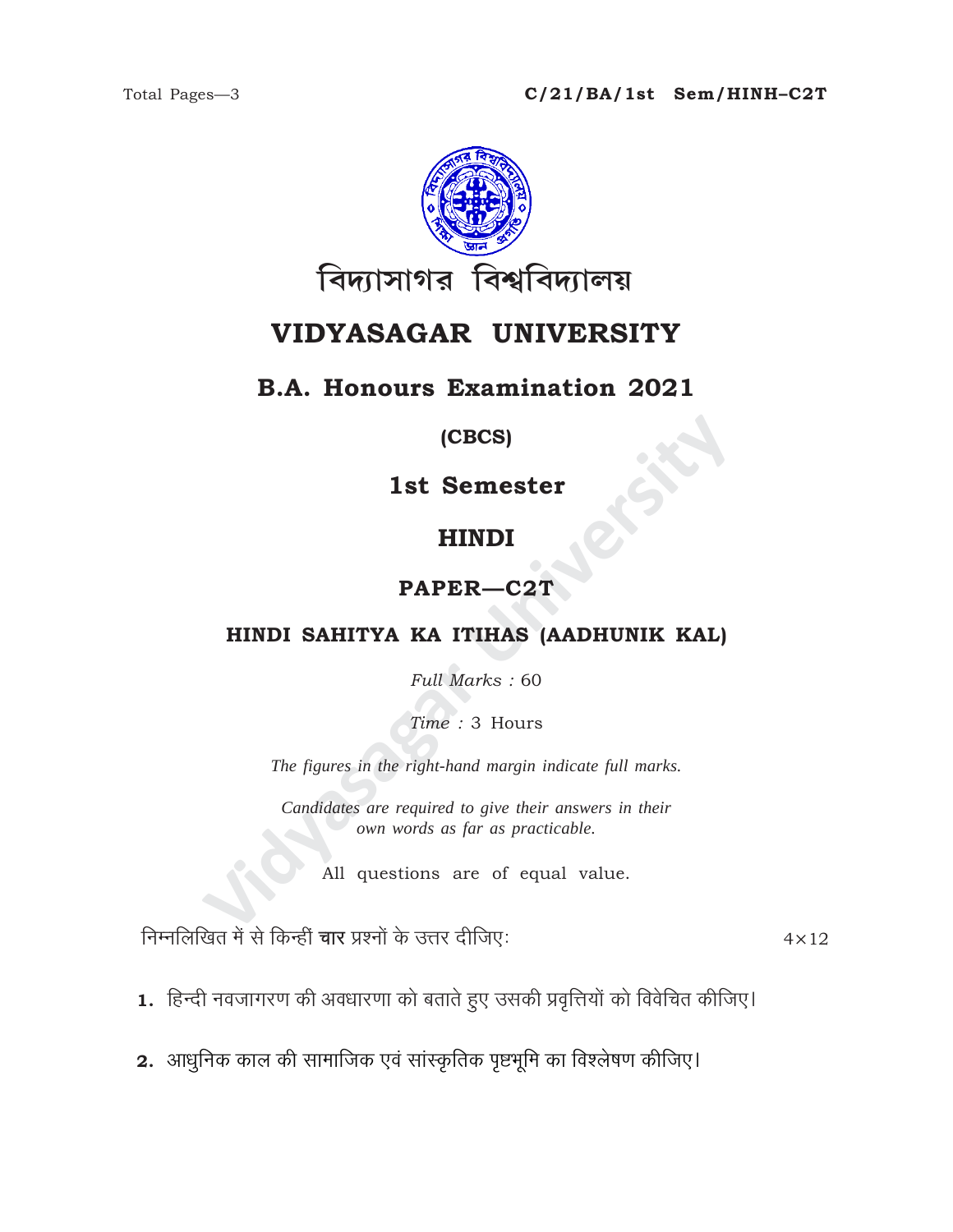- 3. हिन्दी उपन्यास के उद्भव और विकास पर संक्षेप में चर्चा कीजिए।
- 4. छायावाद की काव्यगत विशेषताओं पर विस्तार से लिखिए।
- 5. द्विवेदी युगीन प्रवृत्तियों को सोदाहरण प्रस्तुत कीजिए।
- 6. भारतेन्दु मण्डल के कवियों का परिचय दे ते हुए उनकी विशेषताओं को निरुपित कीजिए।
- 7. प्रेमचंद युगीन कहानी की विशेषताओं को निर्रापेत कीजिए।
- 8. आधुनिक काल की सामान्य प्रवृत्तियों का परिचय दीजिए।

निम्नलिखित में से किन्हीं छः प्रश्नों के उत्तर दीजिएः

- 9. हिन्दी नव जागरण पर केन्द्रित किन्हीं दो पुस्तकों के नाम लिखिए।
- 10. भारतेन्दु युग की समय सीमा क्या है?
- 11. 'छायावाद' नामक पुस्तक के लेखक कौन हैं? उसके प्रकाशन वर्ष का उल्लेख कीजिए।
- 12. प्रेमचंद पूर्व युग के किन्हीं दो उपन्यासकारों का नाम बताइए।
- 13. प्रेमचंद के समकालीन किन्ही दो कहानी कारों के नाम लिखिए।
- 14. भारतेन्दू युगीन किन्हीं दो नाटक कारों के नाम लिखिए।

 $C/21/BA/1st$  Sem/HINH-C2T

 $6\times2$